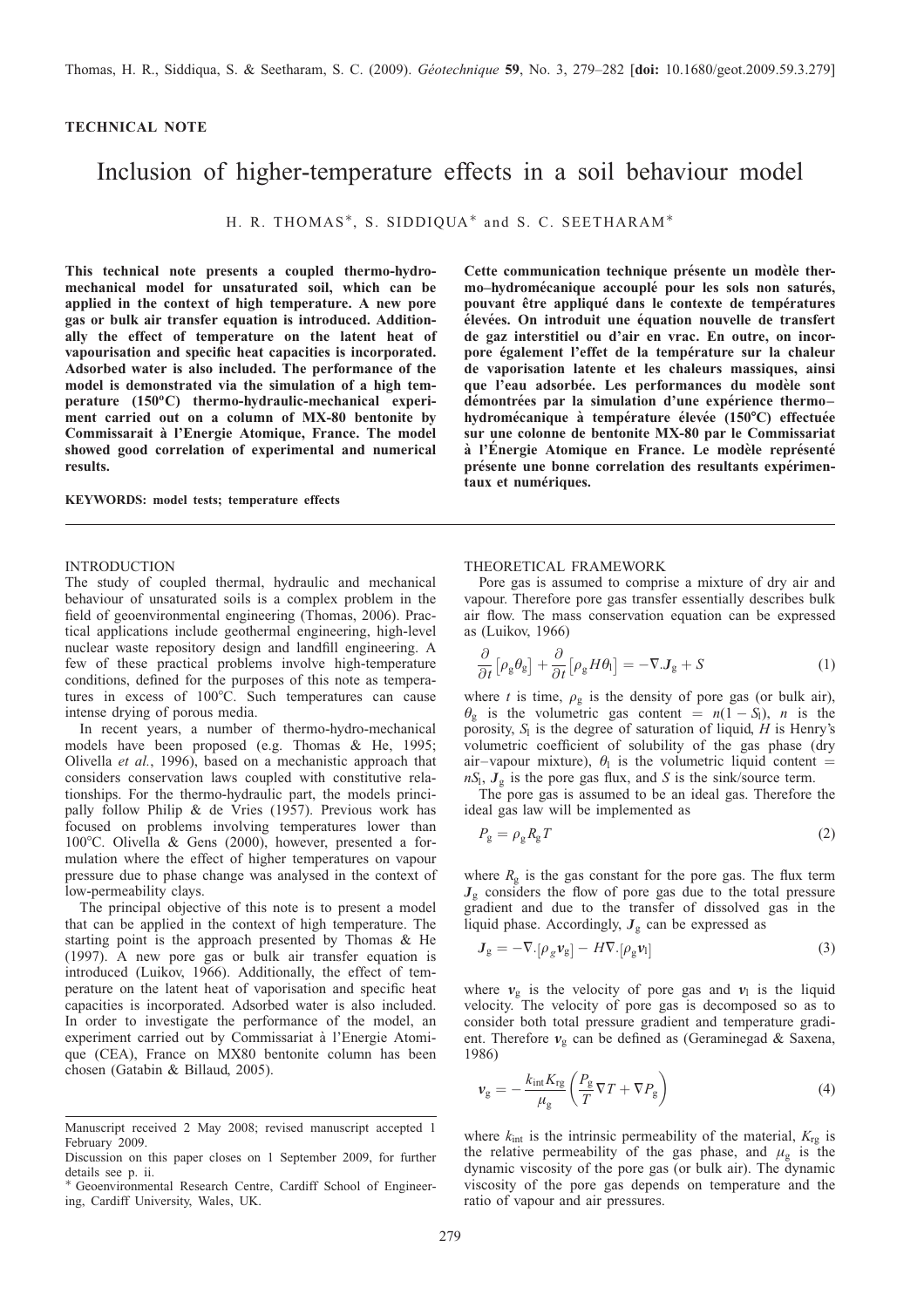The sink/source term in equation [\(1\)](#page-0-0) follows that of [Luikov \(1966\)](#page-3-0). Based on [Philip & de Vries \(1957\)](#page-3-0), the flux can be expressed as

$$
S = -\rho_{\rm g} \nabla \cdot \left[ D_{\rm atms} \tau_{\rm v} \theta_{\rm g} \nabla \left( \frac{\rho_{\rm v}}{\rho_{\rm g}} \right) \right]
$$
 (5)

where  $D_{\text{atms}}$  is the molecular diffusivity of vapour through air,  $\tau_{v}$  is the tortuosity factor,  $\rho_{v}$  is the density of water vapour, and  $\rho_v/\rho_g$  is the vapour fraction.

The combined liquid and water vapour conservation equation can be expressed as

$$
\frac{\partial}{\partial t}[\rho_1 \theta_1 + \rho_\text{v} \theta_\text{g}] = -\nabla \cdot \left[\rho_1 \nu_1 - \rho_\text{g} D_{\text{atms}} \tau_\text{v} \theta_\text{g} \nabla \left(\frac{\rho_\text{v}}{\rho_\text{g}}\right)\right]
$$
(6)

where  $\rho_1$  is the density of liquid water, which is also considered to be a function of temperature, and all other terms are as described earlier. The right-hand side of equation (6) includes flux due to hydraulic gradient and vapour fluxes due to diffusion gradient. This formulation differs from [Thomas & He \(1997\)](#page-3-0) in three aspects. First, the velocity of liquid  $v_1$  includes thermal osmosis in addition to hydraulic gradient as per Darcy's law. Second, the diffusive flux term is cast in terms of the gradient of vapour mass. Third, vapour flux due to total gas pressure gradient is incorporated within the pore gas conservation equation.

The hydraulic conductivity relationship in Darcy's equation is given special attention in this study in order to accommodate highly swelling clays [\(Thomas](#page-3-0) et al., 2003). The heat transfer equation employed follows the approach of [Thomas & King \(1991\).](#page-3-0) The latent heat of vaporisation and specific heat capacities are a function of temperature.

A small-strain soil deformation theory is adopted, expressed in terms of a stress–strain equilibrium equation, following the approach proposed by [Thomas & He \(1997\).](#page-3-0)

# EXPERIMENTAL WORK

In order to investigate the performance of the model, an experiment carried out by Commissariat à l'Énergie Atomique (CEA), France, on an MX80 bentonite column has been chosen [\(Gatabin & Billaud, 2005\),](#page-3-0) with an initial relative humidity of 60%.

The characteristics of the MX80 sample after compaction are shown in Table 1. The experimental cell is shown in Fig. 1 [\(Gatabin & Billaud, 2005\)](#page-3-0). A highly compacted cylindrical core of MX80 bentonite, 0. 2027 m in diameter and 0.203 m high, was installed in the cell. Monitoring sensors were installed normal to the vertical axis. Measurements of temperature, relative humidity, radial stress and pore pressures were performed close to the axis of the column, whereas radial stress sensors were placed in contact with the outside surface of the sample. In addition, each cell was equipped

Table 1. Characteristics of MX80 samples after compaction [\(Gatabin & Billaud, 2005\)](#page-3-0)

| Property                   | Value  |
|----------------------------|--------|
| Powder conditioning, RH: % | 60     |
| Compaction pressure: MPa   | 33     |
| Sample mass: g             | 13332  |
| Water content: %           | 13.66  |
| Bulk density: $g/cm3$      | 2.035  |
| Dry density: $g/cm^3$      | 1.791  |
| Porosity                   | 0.3242 |
| Degree of saturation       | 0.755  |



Fig. 1. Schematic diagram of the thermo-hydraulic-mechanical cell (after [Gatabin & Billaud, 2005\)](#page-3-0)

with a force sensor to measure the axial load. This sensor was located at the top of the sample.

The experiment was carried out in two phases. The first phase was a one-dimensional experiment and lasted up to 113 days. The material was subjected to a thermal load on the lower face of the cylinder, whereas the opposite face was kept at a constant temperature of  $27.9^{\circ}$ C. The thermal load was applied at  $10^{\circ}$ C per day below  $100^{\circ}$ C and  $5^{\circ}$ C per day above  $100^{\circ}$ C, with a maximum temperature of  $150^{\circ}$ C. In the second phase the temperature gradient was maintained and a constant 1 MPa water pressure was applied at the cold end, after the first phase approached equilibrium, that is, beyond 113 days.

#### NUMERICAL SIMULATION

The numerical simulation was carried out using a twodimensional, axisymmetric mesh consisting of 300 eightnoded quadrilateral elements. A rigorous investigation into the element size was conducted to ensure that the results this mesh produced were spatially converged. A time step of 100 s was considered, which was allowed to increase up to a period of 1 h, using an amplification factor of 1.05 whenever an increase was justified.

The initial uniform condition of the sample of 60% relative humidity corresponds to an initial pore water pressure of  $-70$  MPa. The initial temperature was uniform at  $22^{\circ}$ C. The boundary conditions were applied in accordance with the experimental conditions.

The MX80 bentonite information pertaining to the moisture retention, hydraulic conductivity, thermal conductivity and air conductivity is based on Hökmark  $et$  al. (2005). Information regarding the deformation parameters is taken fro[m Alonso](#page-3-0) et al. [\(1999\)](#page-3-0), [Villar \(2003\)](#page-3-0) and Sánchez et al. (2005). The key material properties are summarised in Tabl[e 2.](#page-2-0)

Comparisons of simulated and experimental results are presented for the evolution of temperature and relative humidity at different levels of the soil sample. Fig. [2](#page-2-0) illustrates the temperature evolution with time at different levels of the sample, i.e. at 2.5 mm, 35 mm, 67. 5 mm, 100 mm, 132. 5 mm, 165 mm and 197.5 mm away from the heater. A good correlation can be seen between the two results. In phase 1 simulated temperature values are almost identical to the experiment. In phase 2 the temperature drops by approximately  $2-3$ °C at locations near the heater end and the central region, compared with experimental results. This can be attributed to the lower thermal conductivity calculated by the model near the bottom half of the sample. Overall, the model results show excellent correlation. Heat transfer is predominantly affected by thermal conduction; thermal convection effects are limited, since moisture flow is relatively slow.

Figure [3](#page-2-0) illustrates the evolution of relative humidity with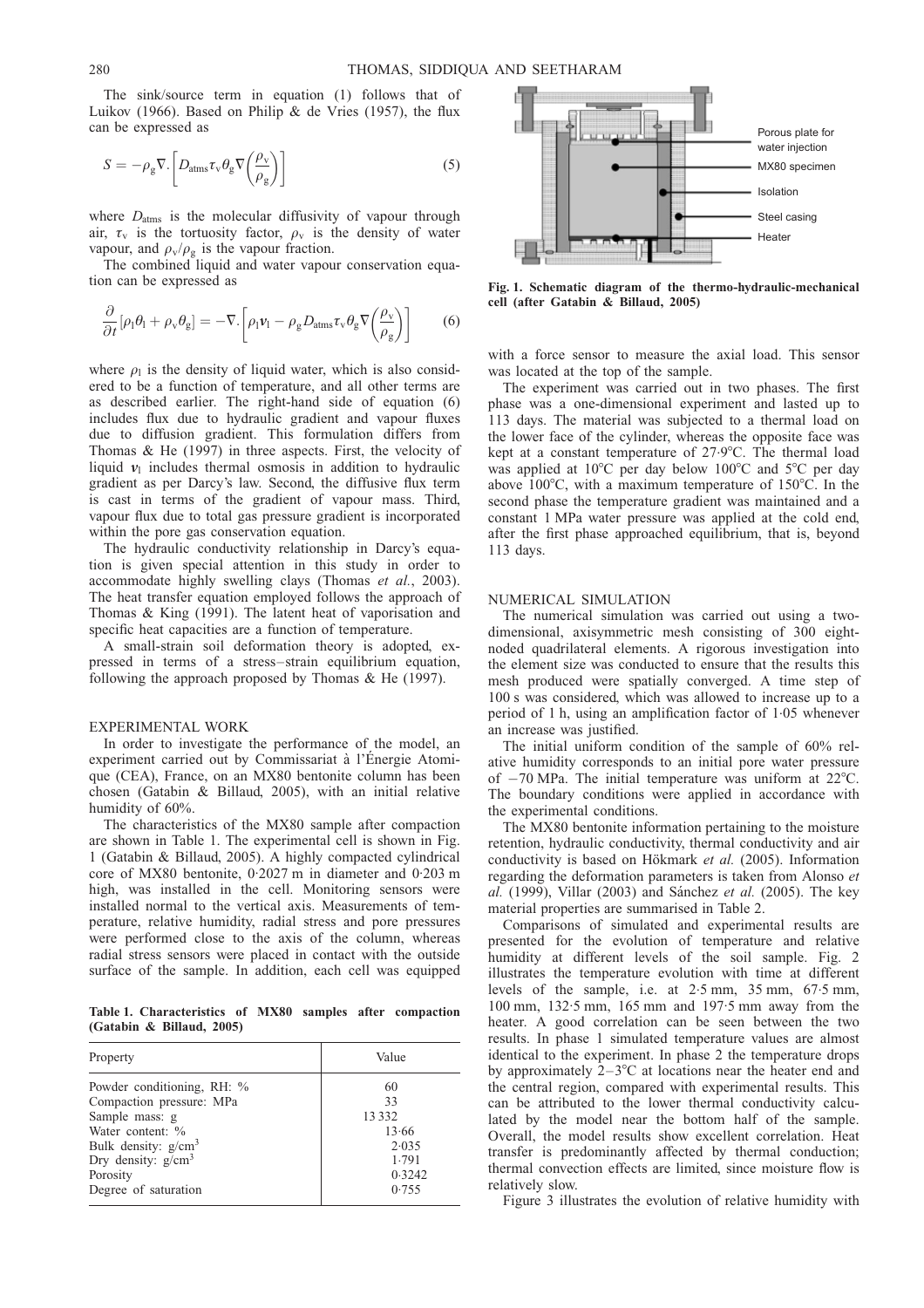# <span id="page-2-0"></span>Table 2. Key material parameters

| Property/relationship                                                                     | Value/equation                                                                                                                                                                                                    |
|-------------------------------------------------------------------------------------------|-------------------------------------------------------------------------------------------------------------------------------------------------------------------------------------------------------------------|
| Soil-water retention curve*                                                               | $S_1 = \left[1 + \left(\frac{P_g - u_1}{P_0}\right)^{\frac{1}{1-\lambda}}\right]^{-\lambda} \cdot \left[1 - \left(\frac{P_g - u_1}{P_m}\right)\right]^{-m}$                                                       |
| Thermal conductivity*                                                                     | $P_0 = 89 \text{ MPa}, \lambda = 0.38, P_m = 452 \text{ MPa}, \lambda_m = 1.0$<br>$\lambda = \lambda_{\text{dry}}(1 - S_1) + \lambda_{\text{sat}}S_1$<br>$\lambda_{\text{dry}} = 0.6, \lambda_{\text{sat}} = 1.3$ |
| Unsaturated hydraulic conductivity (Hökmark, 2004)                                        | $K_1 = k_{\text{int}} K_{\text{rl}}/\mu_1, k_{\text{int}} = 1.5 \times 10^{-21} \text{ m}^2$                                                                                                                      |
| Air conductivity*                                                                         | $K_{\rm rl} = S_{\rm r}^{n}$ , $n = 3$<br>$K_g = k_{int} K_{rg} / \mu_g$ , $K_{rg} = m(1 - S_r)$<br>$m = 1.0 \times 10^3$                                                                                         |
| Poisson's ratio, $\nu$                                                                    | 0.4                                                                                                                                                                                                               |
| Thermal expansion coefficient, $\alpha_{\rm T}$                                           | $1.5 \times 10^{-4}$ /K                                                                                                                                                                                           |
| Compressibility parameter for changes in net mean stress in elastic region, $\kappa$      | 0.0245                                                                                                                                                                                                            |
| Compressibility parameter for changes in suction in elastic region, $\kappa$ <sub>s</sub> | 0.075                                                                                                                                                                                                             |
| $R_g$ , gas constant for pore gas (Geraminegad & Saxena, 1986)                            | $R_{\rm g} = R_{\rm da} (1 + 0.608 S_{\rm w})$                                                                                                                                                                    |
|                                                                                           | $R_{\rm da} = 1000 \text{ kg/m}^3$                                                                                                                                                                                |
|                                                                                           | $S_w$ = weight fraction of water vapour in gas mixture                                                                                                                                                            |
| Molecular diffusivity of vapour species in air at reference temperature                   | $D_{\text{atms}} = 2.20 \times 10^{-5} \left( \frac{P_{\text{atm}}}{P_{\alpha}} \right) \left( \frac{T}{T_0} \right)^{1.73}$                                                                                      |
|                                                                                           |                                                                                                                                                                                                                   |
| Saturated water vapour density for $T \n\leq T_{\text{crit}}$                             | $P_{\text{atm}} = 101325 \text{ Pa}, T_0 = 273.15 \text{ K}$<br>$\rho_0 = aT^6 + bT^5 + cT^4 + dT^3 + eT^2 + fT + g$                                                                                              |
|                                                                                           | $a = -1.4374 \times 10^{-9}$ , $b = 4.4243 \times 10^{-6}$                                                                                                                                                        |
|                                                                                           | $c = -3.9280 \times 10^{-3}$ , $d = 1.5910$                                                                                                                                                                       |
|                                                                                           | $e = -3.2258 \times 10^2$ , $f = 3.2147 \times 10^4$                                                                                                                                                              |
|                                                                                           | $g = -1.1546 \times 10^6$                                                                                                                                                                                         |
| Dynamic viscosity of water, $\mu_1$                                                       | $0.89 \times 10^{-3}$ Pas                                                                                                                                                                                         |
| Density of water, $\rho_1$                                                                | 998 kg/m <sup>3</sup>                                                                                                                                                                                             |
|                                                                                           | $1-S_1$                                                                                                                                                                                                           |

 $*$  [Akesson](#page-3-0) et al. (2005).







Fig. 3. Relative humidity evolution at: (a) 22.5, 37.5 and 52.5 mm; (b) 72. 5, 92.5, 112.5 and 132.5 mm away from the heater